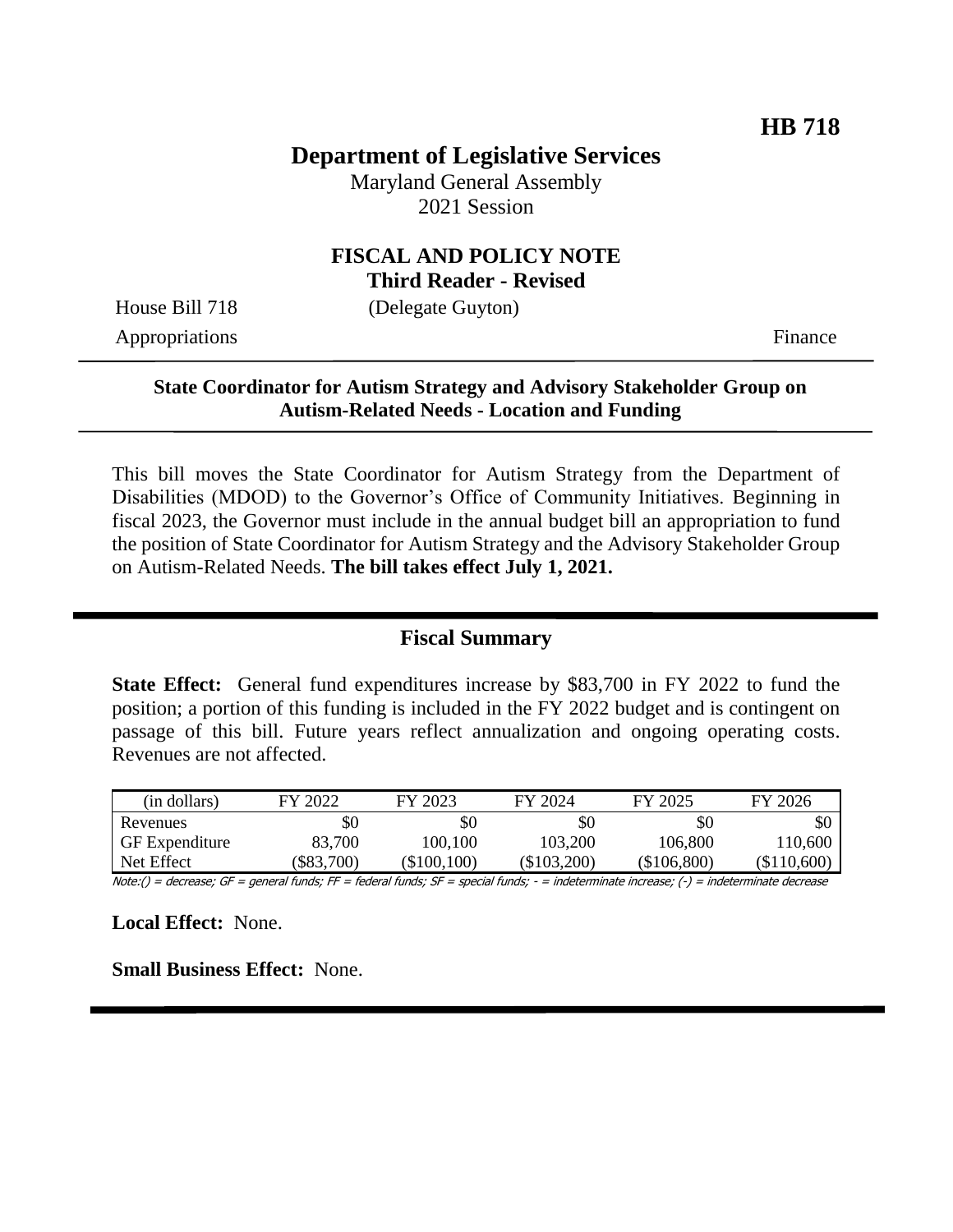### **Analysis**

**Current Law:** Chapter 341 of 2020 established a State Coordinator for Autism Strategy in MDOD to (1) identify and evaluate existing services for individuals with autism and their families; (2) develop a strategic plan for addressing autism-related needs by July 1, 2021; (3) identify national benchmarks and other performance measures; and (4) monitor and evaluate the implementation of the strategic plan and the success of the State in addressing autism-related needs.

By July 1, 2021, and each year thereafter, the coordinator must submit a report to the Secretary of Disabilities, the Governor, and the General Assembly on the development, implementation, and effectiveness of the strategic plan.

**State Expenditures:** Although the State Coordinator for Autism Strategy position was established under Chapter 341 of 2020, it has not yet been funded. The fiscal 2022 budget includes a general fund appropriation of \$53,330, contingent on passage of legislation establishing a Coordinator for Autism Strategy within the Governor's Office of Community Initiatives. The Governor's Office of Community Initiatives advises that the amount included in the fiscal 2022 budget will provide a *salary* only for the coordinator position for nine months of fiscal 2022. The bill requires that the Governor, beginning in fiscal 2023, include in the annual budget bill an appropriation to fund the position and the Advisory Stakeholder Group on Autism-Related Needs.

Thus, general fund expenditures increase by \$83,720 in fiscal 2022, which accounts for a 90-day start-up delay. This estimate reflects the cost of hiring the coordinator. It includes a salary, fringe benefits, one-time start-up costs, and ongoing operating expenses. Any costs associated with the Advisory Stakeholder Group on Autism-Related Needs are not reflected in this analysis.

Future year expenditures reflect a full salary with annual increases and employee turnover and ongoing operating expenses.

# **Additional Information**

**Prior Introductions:** None.

**Designated Cross File:** None.

**Information Source(s):** Department of Budget and Management; Maryland Department of Disabilities; Department of Legislative Services